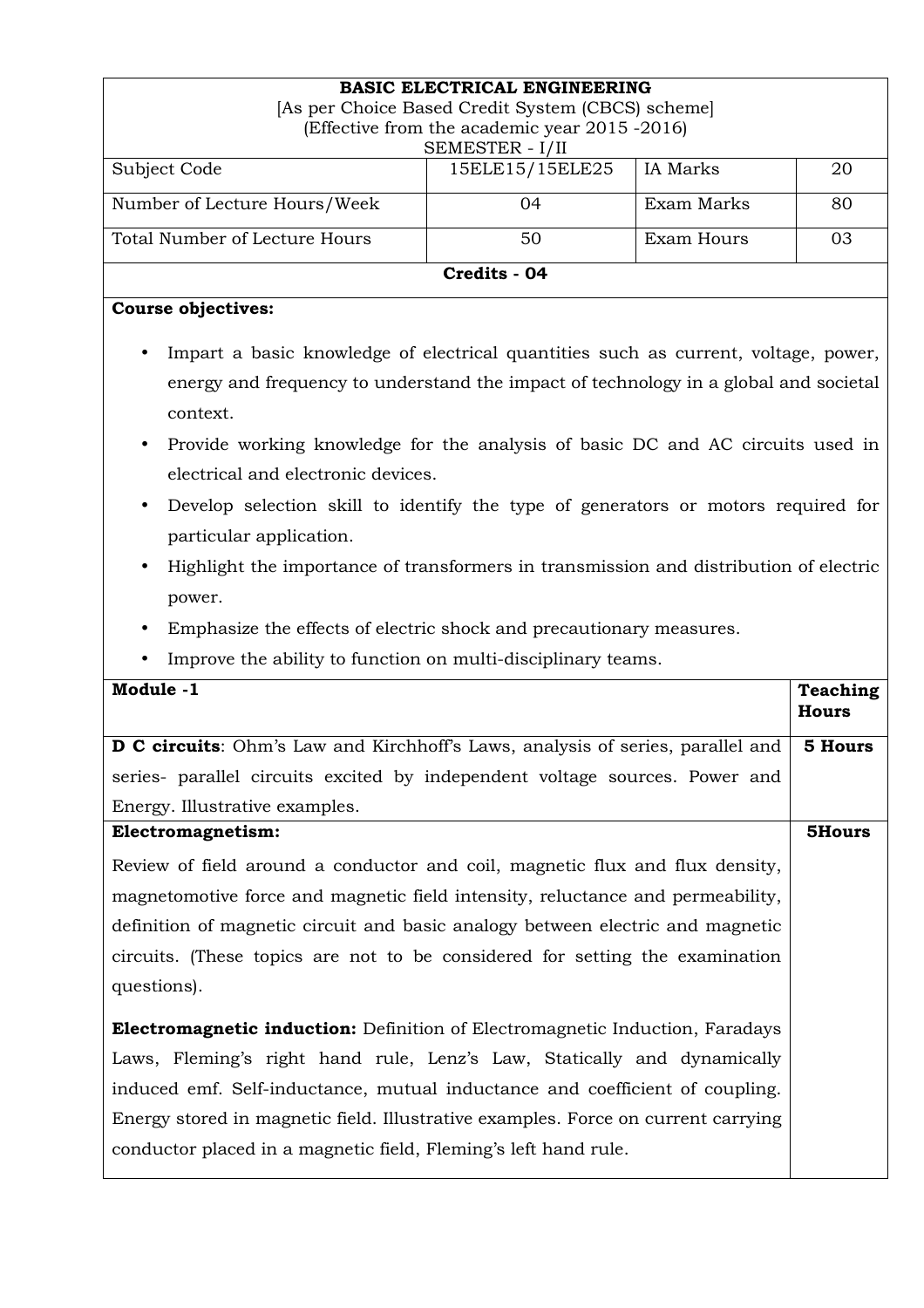## **Module -2**

| DC Machines: Working principle of DC machine as a generator and a                  | <b>7 Hours</b> |  |  |
|------------------------------------------------------------------------------------|----------------|--|--|
| motor. Types and constructional features. Types of armature windings, Emf          |                |  |  |
| equation of generator, relation between induced emf and terminal voltage with a    |                |  |  |
| mention of brush contact drop and drop due to armature reaction. Illustrative      |                |  |  |
| examples, neglecting armature reaction.                                            |                |  |  |
|                                                                                    |                |  |  |
| Operation of DC motor, back emf, torque equation. Types of DC motors,              |                |  |  |
| characteristics and applications. Significance of back emf. Necessity of a starter |                |  |  |
| for DC motor. Illustrative examples on back emf and torque.                        |                |  |  |
| <b>Measuring Instruments:</b> Construction and Principle of operation of           | 3 Hours        |  |  |
| dynamometer type wattmeterand single phase induction type energy meter.            |                |  |  |
|                                                                                    |                |  |  |
| Module - 3                                                                         |                |  |  |
| <b>Single-phase AC circuits:</b> Generation of sinusoidal voltage, frequency of    | <b>7 Hours</b> |  |  |
| generated voltage, definition and numerical values of average value, root          |                |  |  |
| mean square value, form factor and peak factor of sinusoidally varying             |                |  |  |
| quantities, phasor representation of alternating quantities. Analysis, with        |                |  |  |
| phasor diagrams, of R, L, C, R-L, R-C and R-L-C circuits and, parallel and         |                |  |  |
| series- parallel circuits. Real power, reactive power, apparent power and power    |                |  |  |
| factor. Illustrative examples.                                                     |                |  |  |
|                                                                                    |                |  |  |
| <b>Domestic wiring:</b>                                                            | 3 Hours        |  |  |
| Service mains, meter board and distribution board. Brief discussion on             |                |  |  |
| concealed conduit wiring. Two-way and three-way control. Elementary                |                |  |  |
| discussion on Circuit protective devices: fuse and Miniature Circuit Breaker       |                |  |  |
| (MCB's). Electric shock, precautions against shock, Objectives of Earthing,        |                |  |  |
| types of earthing; pipe and plate earthing, Residual current circuit breaker       |                |  |  |
| (RCCB).                                                                            |                |  |  |
| Module-4                                                                           |                |  |  |
| Three Phase Circuits: Necessity and advantages of three phase systems,             | <b>6 Hours</b> |  |  |
| generation of three phase power. Definition of Phase sequence, balanced            |                |  |  |
| supply and balanced load. Relationship between line and phase values of            |                |  |  |
| balanced star and delta connections. Power in balanced three-phase circuits,       |                |  |  |
| measurement of power by two-wattmeter method. Determination power factor           |                |  |  |
| using wattmeter readings. Illustrative examples.                                   |                |  |  |
|                                                                                    |                |  |  |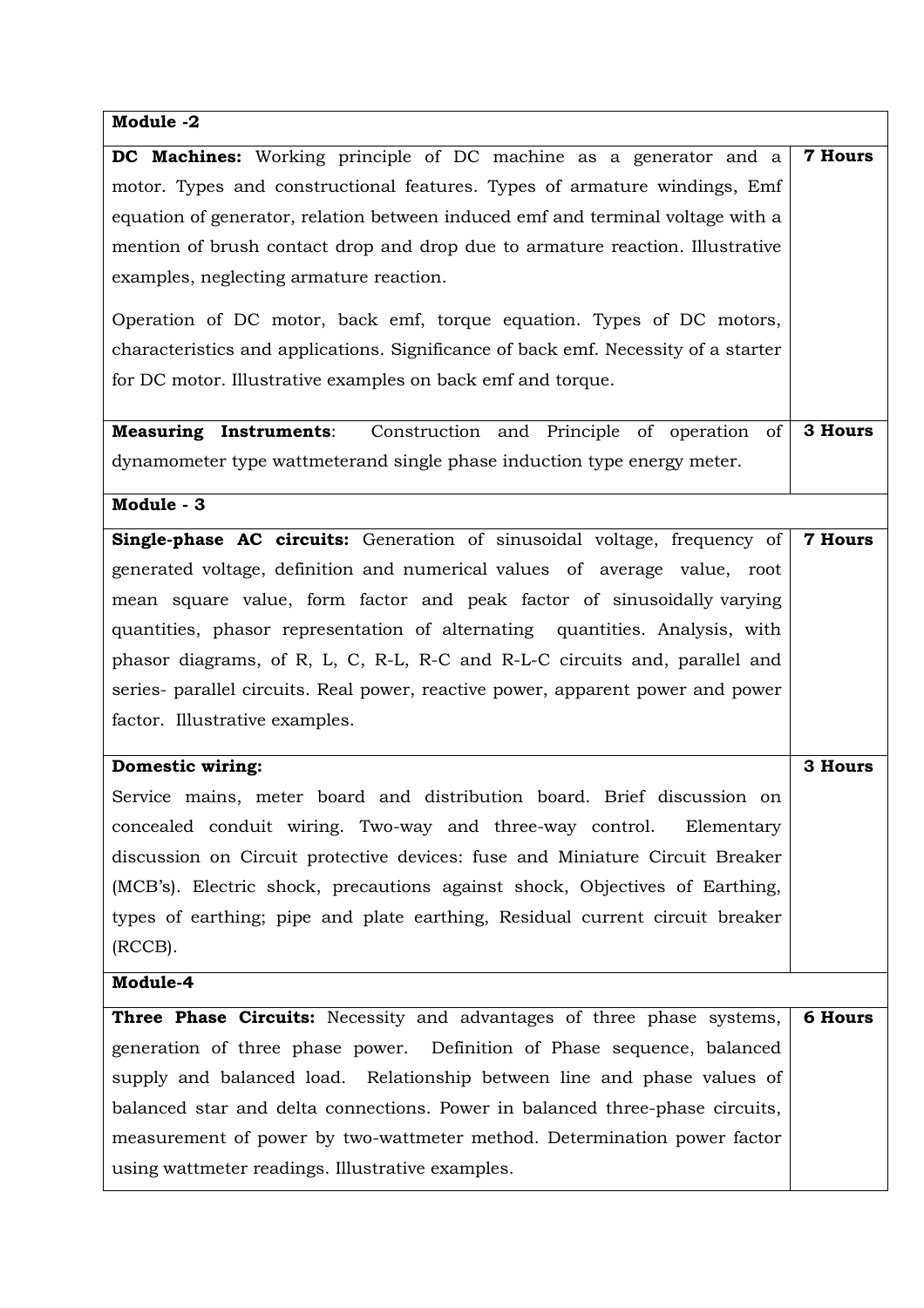| constructional features, Advantages of rotating field<br>type<br>alternator,      | 4 Hours        |  |  |
|-----------------------------------------------------------------------------------|----------------|--|--|
|                                                                                   |                |  |  |
| Synchronous speed, Frequency of generated voltage, Emf equation. Concept of       |                |  |  |
| winding factor (excluding the derivation of distribution and pitch factors).      |                |  |  |
| Illustrative examples on calculation of distribution factor, pitch factor and emf |                |  |  |
| equation.                                                                         |                |  |  |
| Module-5                                                                          |                |  |  |
| <b>Single Phase Transformers:</b>                                                 | 6 Hours        |  |  |
| Necessity of transformer, Principle of operation and construction of single-      |                |  |  |
| phase transformers (core and shell types). Emf equation, losses, variation        |                |  |  |
| losses with respect to load, efficiency, Condition for maximum efficiency,        |                |  |  |
| Voltage regulation and its significance (Open Circuit and Short circuit tests,    |                |  |  |
| equivalent circuit and phasor diagrams are excluded). Illustrative problems on    |                |  |  |
| emf equation and efficiency only.                                                 |                |  |  |
|                                                                                   |                |  |  |
| Three Phase Induction Motors: Principle of operation, Concept and                 | <b>4 Hours</b> |  |  |
| production of rotating magnetic field, Synchronous speed, rotor speed, Slip,      |                |  |  |
| Frequency of the rotor induced emf, Types and Constructional features. Slip       |                |  |  |
| and its significance. Applications of squirrel - cage and slip - ring motors.     |                |  |  |
| Necessity of a starter, starting of motor using stars-delta starter. Illustrative |                |  |  |
| examples on slip calculations.                                                    |                |  |  |
|                                                                                   |                |  |  |
|                                                                                   |                |  |  |
| <b>Course outcomes:</b>                                                           |                |  |  |
| After the completion of the course, the student should be able                    |                |  |  |
| To predict the behaviour of electrical and magnetic circuits.<br>٠                |                |  |  |

## **Question paper pattern:**

- The question paper will have ten questions.
- Each full Question consisting of 16 marks
- There will be **2** full questions(with a **maximum** of **four** sub questions) from